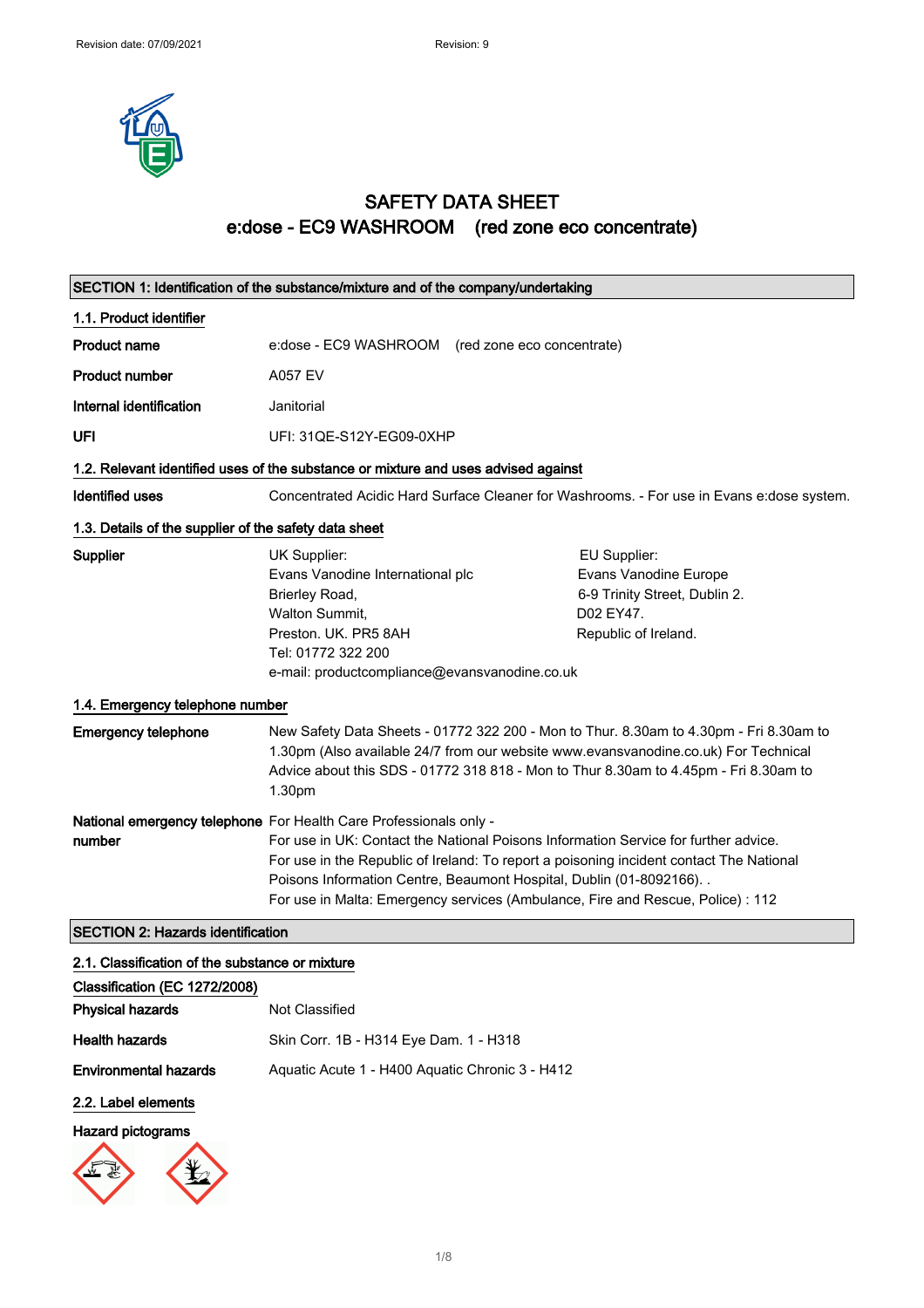| Signal word                     | Danger                                                                                                                                                                                                                                                                                                                                                                                                                                                                                                                                                                                                                                                                                                                             |
|---------------------------------|------------------------------------------------------------------------------------------------------------------------------------------------------------------------------------------------------------------------------------------------------------------------------------------------------------------------------------------------------------------------------------------------------------------------------------------------------------------------------------------------------------------------------------------------------------------------------------------------------------------------------------------------------------------------------------------------------------------------------------|
| <b>Hazard statements</b>        | H314 Causes severe skin burns and eye damage.<br>H400 Very toxic to aquatic life.<br>H412 Harmful to aquatic life with long lasting effects.                                                                                                                                                                                                                                                                                                                                                                                                                                                                                                                                                                                       |
| <b>Precautionary statements</b> | P102 Keep out of reach of children.<br>P260 Do not breathe mist.<br>P280 Wear protective gloves/ protective clothing/ eye protection/ face protection.<br>P301+P330+P331 IF SWALLOWED: Rinse mouth. Do NOT induce vomiting.<br>P303+P361+P353 IF ON SKIN (or hair): Take off immediately all contaminated clothing.<br>Rinse skin with water or shower.<br>P304+P340 IF INHALED: Remove person to fresh air and keep comfortable for breathing.<br>P305+P351+P338 IF IN EYES: Rinse cautiously with water for several minutes. Remove<br>contact lenses, if present and easy to do. Continue rinsing.<br>P315 Get immediate medical advice/attention.<br>P501 Dispose of contents/ container in accordance with local regulations. |
| Contains                        | DIDECYL DIMETHYL AMMONIUM CHLORIDE                                                                                                                                                                                                                                                                                                                                                                                                                                                                                                                                                                                                                                                                                                 |

### 2.3. Other hazards

This product does not contain any substances classified as PBT or vPvB.

| SECTION 3: Composition/information on ingredients |                      |        |
|---------------------------------------------------|----------------------|--------|
| 3.2. Mixtures                                     |                      |        |
| <b>CITRIC ACID</b>                                |                      | 20-25% |
| CAS number: 77-92-9                               | EC number: 201-069-1 |        |
| Classification                                    |                      |        |
| Eye Irrit. 2 - H319                               |                      |        |
| DIDECYL DIMETHYL AMMONIUM CHLORIDE                |                      | 5-10%  |
| CAS number: 7173-51-5                             | EC number: 230-525-2 |        |
| M factor (Acute) = $10$                           |                      |        |
| Classification                                    |                      |        |
| Acute Tox. 4 - H302                               |                      |        |
| Skin Corr. 1B - H314                              |                      |        |
| Eye Dam. 1 - H318                                 |                      |        |
| Aquatic Acute 1 - H400                            |                      |        |
| Aquatic Chronic 2 - H411                          |                      |        |
| ALCOHOL (C9-11) ETHOXYLATE                        |                      | 5-10%  |
| CAS number: 68439-46-3                            |                      |        |
| Alternative CAS Nos 160875-66-1, 68439-45-2       |                      |        |
| Classification                                    |                      |        |
| Acute Tox. 4 - H302                               |                      |        |
| Eye Dam. 1 - H318                                 |                      |        |
|                                                   |                      |        |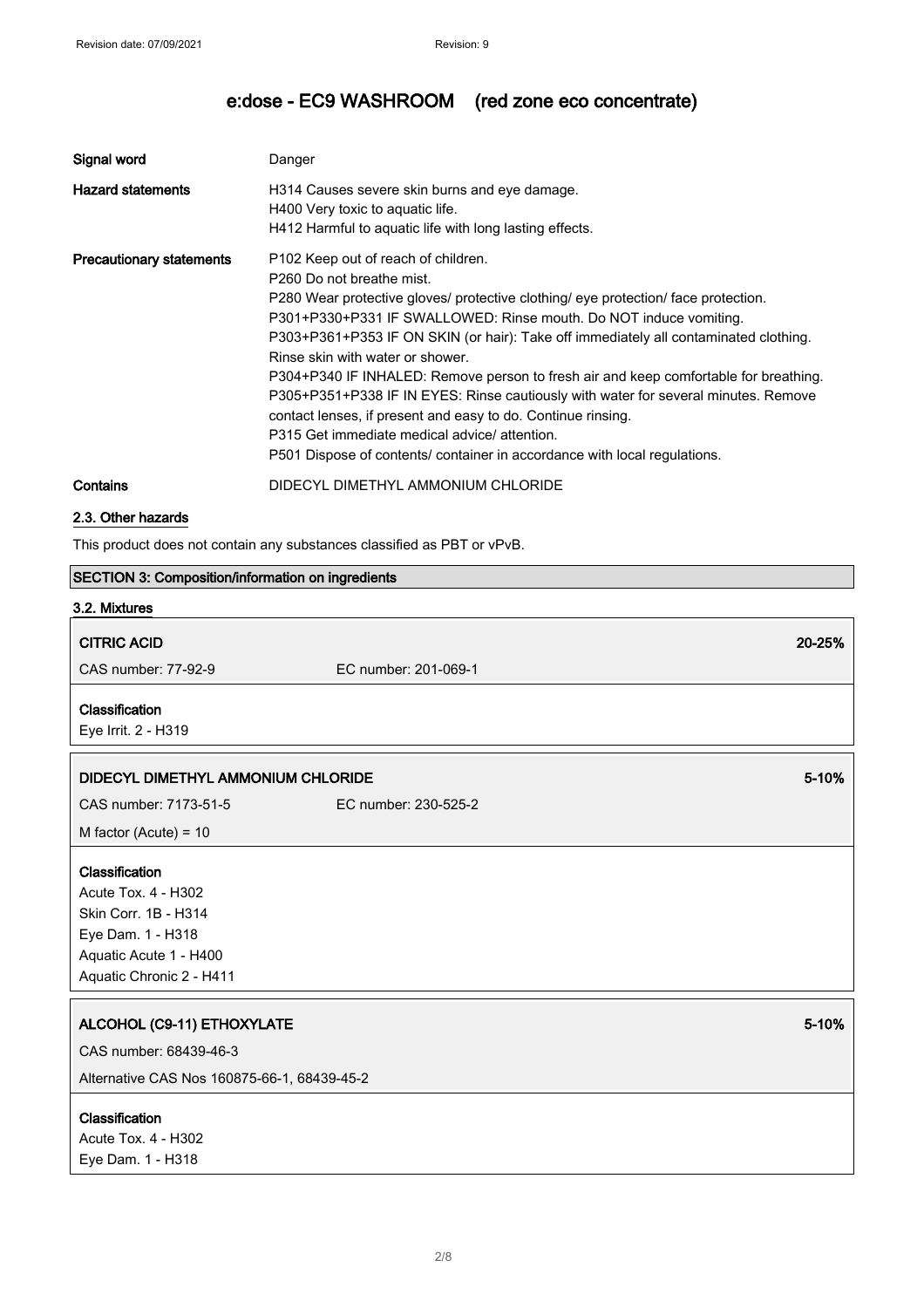### PROPAN-2-OL 2008 PROPAN-2-OL 2008 PROPAN-2-OL 2008 PROPAN-2-OL 2008 PROPAN-2-OL 2008 PROPAN-2-OL 2008

CAS number: 67-63-0 EC number: 200-661-7 REACH registration number: 01- 2119457558-25-xxxx

## Classification Flam. Liq. 2 - H225 Eye Irrit. 2 - H319 STOT SE 3 - H336

The Full Text for all R-Phrases and Hazard Statements are Displayed in Section 16.

### SECTION 4: First aid measures

### 4.1. Description of first aid measures

| Inhalation                                                 | Unlikely route of exposure as the product does not contain volatile substances. If spray/mist<br>has been inhaled, proceed as follows. Move affected person to fresh air and keep warm and<br>at rest in a position comfortable for breathing. |
|------------------------------------------------------------|------------------------------------------------------------------------------------------------------------------------------------------------------------------------------------------------------------------------------------------------|
| Ingestion                                                  | Do not induce vomiting. Rinse mouth thoroughly with water. Give plenty of water to drink. Get<br>medical attention immediately.                                                                                                                |
| <b>Skin contact</b>                                        | Wash with plenty of water. Get medical attention promptly if symptoms occur after washing.                                                                                                                                                     |
| Eye contact                                                | Rinse immediately with plenty of water. Remove any contact lenses and open eyelids wide<br>apart. Continue to rinse. Get medical attention immediately.                                                                                        |
|                                                            | 4.2. Most important symptoms and effects, both acute and delayed                                                                                                                                                                               |
| <b>General information</b>                                 | The severity of the symptoms described will vary dependent on the concentration and the<br>length of exposure.                                                                                                                                 |
| Inhalation                                                 | Irritation of nose, throat and airway.                                                                                                                                                                                                         |
| Ingestion                                                  | May cause chemical burns in mouth and throat.                                                                                                                                                                                                  |
| <b>Skin contact</b>                                        | Burning pain and severe corrosive skin damage. May cause serious chemical burns to the<br>skin.                                                                                                                                                |
| Eye contact                                                | Severe irritation, burning and tearing. Prolonged contact causes serious eye and tissue<br>damage.                                                                                                                                             |
|                                                            | 4.3. Indication of any immediate medical attention and special treatment needed                                                                                                                                                                |
| Notes for the doctor                                       | Treat symptomatically.                                                                                                                                                                                                                         |
| <b>SECTION 5: Firefighting measures</b>                    |                                                                                                                                                                                                                                                |
| 5.1. Extinguishing media                                   |                                                                                                                                                                                                                                                |
| Suitable extinguishing media                               | The product is not flammable. Use fire-extinguishing media suitable for the surrounding fire.                                                                                                                                                  |
| 5.2. Special hazards arising from the substance or mixture |                                                                                                                                                                                                                                                |
| Specific hazards                                           | Thermal decomposition or combustion products may include the following substances:<br>Irritating gases or vapours.                                                                                                                             |
| 5.3. Advice for firefighters                               |                                                                                                                                                                                                                                                |
| Special protective equipment<br>for firefighters           | Wear positive-pressure self-contained breathing apparatus (SCBA) and appropriate protective<br>clothing.                                                                                                                                       |
| <b>SECTION 6: Accidental release measures</b>              |                                                                                                                                                                                                                                                |
|                                                            | 6.1. Personal precautions, protective equipment and emergency procedures                                                                                                                                                                       |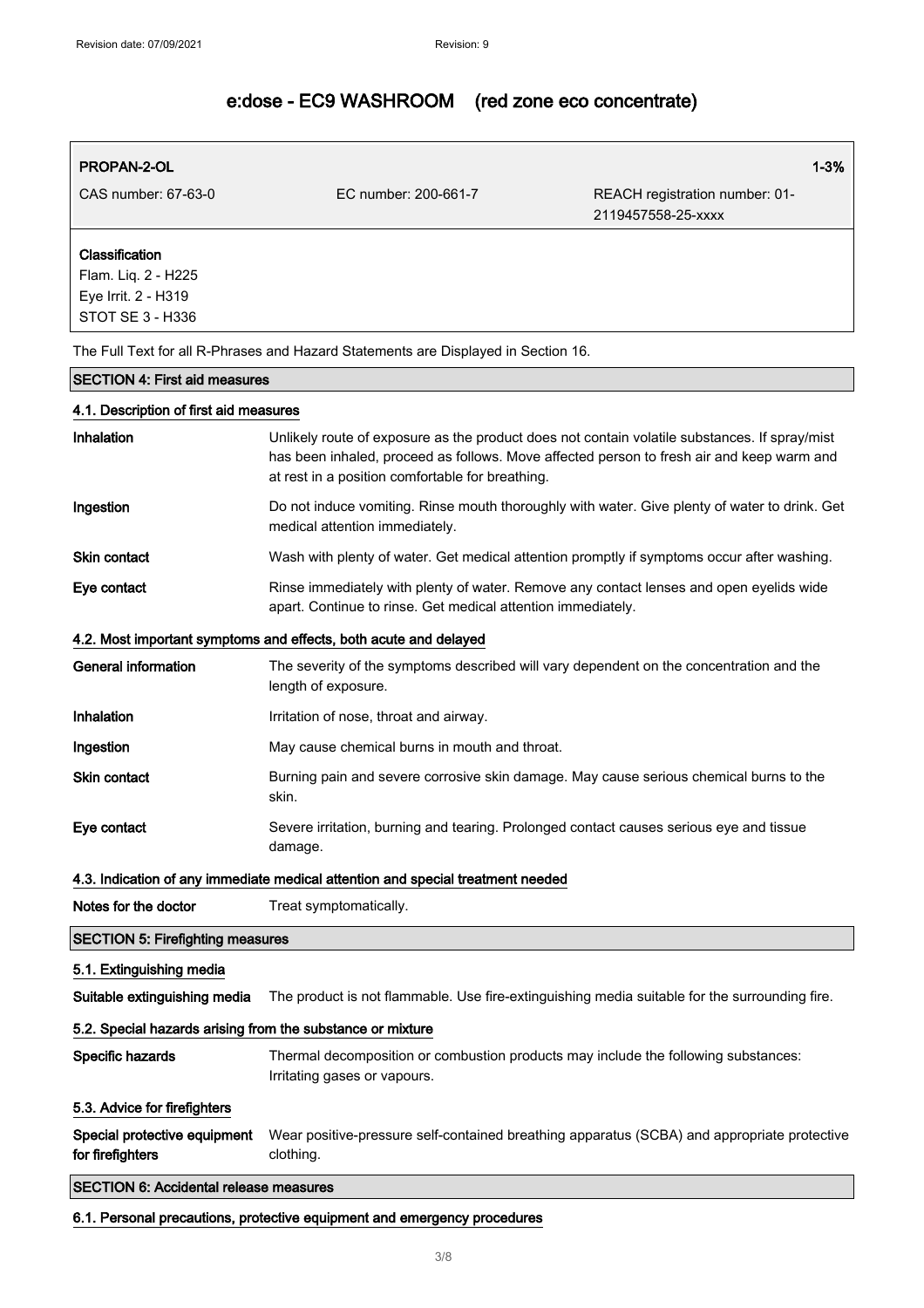| Personal precautions                                                                                                                                                                     | Wear protective clothing, gloves, eye and face protection. For personal protection, see<br>Section 8.                                                                                                                                        |  |
|------------------------------------------------------------------------------------------------------------------------------------------------------------------------------------------|----------------------------------------------------------------------------------------------------------------------------------------------------------------------------------------------------------------------------------------------|--|
| 6.2. Environmental precautions                                                                                                                                                           |                                                                                                                                                                                                                                              |  |
| <b>Environmental precautions</b>                                                                                                                                                         | Spillages or uncontrolled discharges into watercourses must be reported immediately to the<br>Environmental Agency or other appropriate regulatory body.                                                                                     |  |
| 6.3. Methods and material for containment and cleaning up                                                                                                                                |                                                                                                                                                                                                                                              |  |
| Methods for cleaning up                                                                                                                                                                  | Small Spillages: Flush away spillage with plenty of water. Large Spillages: Contain and<br>absorb spillage with sand, earth or other non-combustible material. Collect and place in<br>suitable waste disposal containers and seal securely. |  |
| 6.4. Reference to other sections                                                                                                                                                         |                                                                                                                                                                                                                                              |  |
| Reference to other sections                                                                                                                                                              | For personal protection, see Section 8.                                                                                                                                                                                                      |  |
| <b>SECTION 7: Handling and storage</b>                                                                                                                                                   |                                                                                                                                                                                                                                              |  |
| 7.1. Precautions for safe handling                                                                                                                                                       |                                                                                                                                                                                                                                              |  |
| <b>Usage precautions</b>                                                                                                                                                                 | Wear protective clothing, gloves, eye and face protection.                                                                                                                                                                                   |  |
| 7.2. Conditions for safe storage, including any incompatibilities                                                                                                                        |                                                                                                                                                                                                                                              |  |
| Storage precautions                                                                                                                                                                      | Keep only in the original container in a cool, well-ventilated place. Store away from the<br>following materials: Oxidising materials. & Alkalis.                                                                                            |  |
| 7.3. Specific end use(s)                                                                                                                                                                 |                                                                                                                                                                                                                                              |  |
| Specific end use(s)                                                                                                                                                                      | The identified uses for this product are detailed in Section 1.2.                                                                                                                                                                            |  |
| Usage description                                                                                                                                                                        | See Product Information Sheet & Label for detailed use of this product.                                                                                                                                                                      |  |
| <b>SECTION 8: Exposure controls/Personal protection</b>                                                                                                                                  |                                                                                                                                                                                                                                              |  |
| 8.1. Control parameters                                                                                                                                                                  |                                                                                                                                                                                                                                              |  |
| Occupational exposure limits                                                                                                                                                             |                                                                                                                                                                                                                                              |  |
| PROPAN-2-OL                                                                                                                                                                              |                                                                                                                                                                                                                                              |  |
| Long-term exposure limit (8-hour TWA): WEL 400 ppm 999 mg/m <sup>3</sup><br>Short-term exposure limit (15-minute): WEL 500 ppm 1250 mg/m <sup>3</sup><br>WEL = Workplace Exposure Limit. |                                                                                                                                                                                                                                              |  |
| Ingredient comments                                                                                                                                                                      | No exposure limits known for ingredient(s).                                                                                                                                                                                                  |  |
| 8.2. Exposure controls                                                                                                                                                                   |                                                                                                                                                                                                                                              |  |

## Protective equipment

| Appropriate engineering<br>controls | Not applicable.                                                                  |
|-------------------------------------|----------------------------------------------------------------------------------|
| Eye/face protection                 | The following protection should be worn: Chemical splash goggles or face shield. |
| Hand protection                     | Wear protective gloves. (Household rubber gloves.)                               |
| Other skin and body<br>protection   | Wear appropriate clothing to prevent any possibility of skin contact.            |
| <b>Respiratory protection</b>       | Respiratory protection not required.                                             |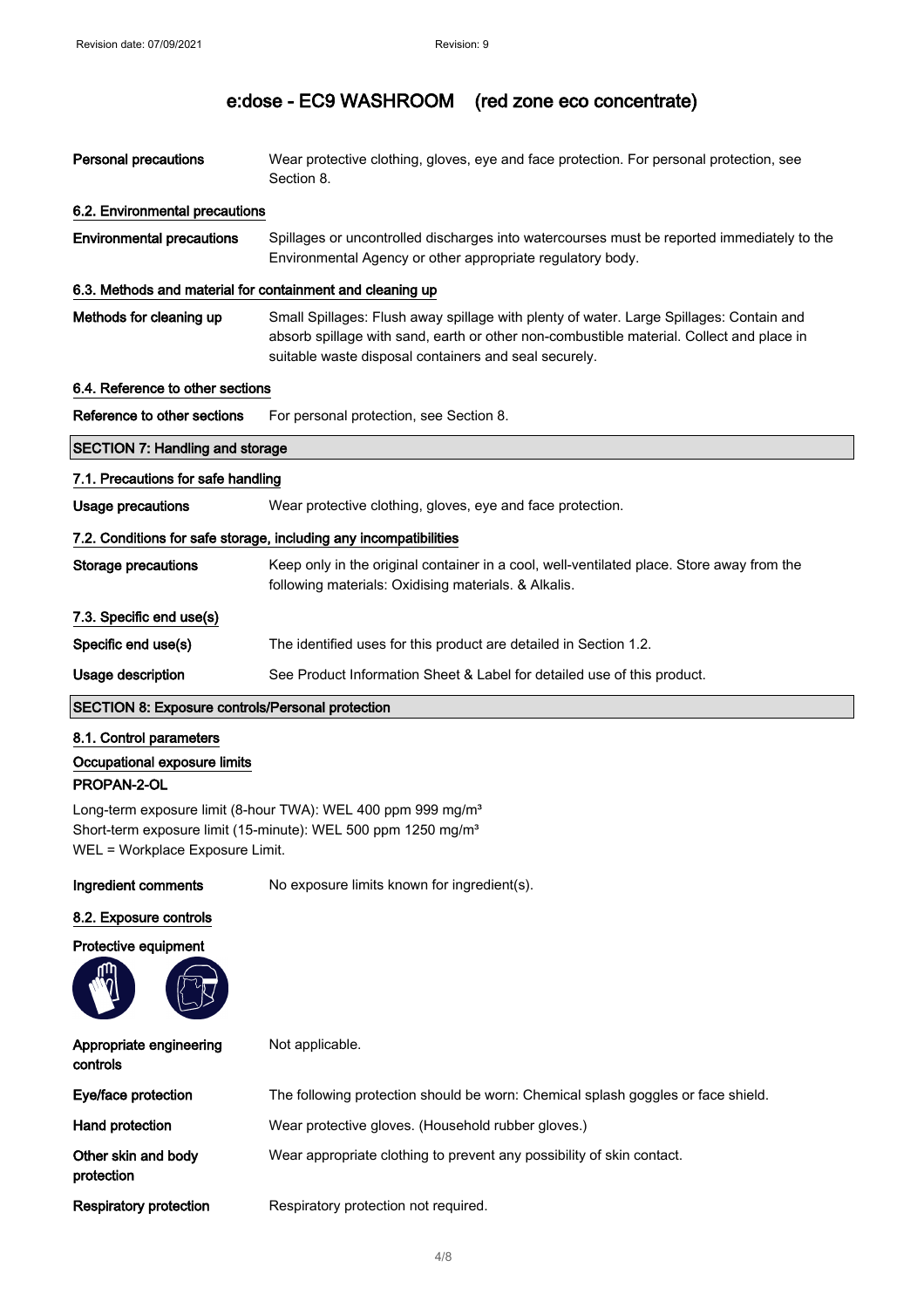| <b>SECTION 9: Physical and chemical properties</b>         |                                                                                                                                                                                                                                                                                          |  |
|------------------------------------------------------------|------------------------------------------------------------------------------------------------------------------------------------------------------------------------------------------------------------------------------------------------------------------------------------------|--|
| 9.1. Information on basic physical and chemical properties |                                                                                                                                                                                                                                                                                          |  |
| Appearance                                                 | Liquid.                                                                                                                                                                                                                                                                                  |  |
| Colour                                                     | Dark. Red.                                                                                                                                                                                                                                                                               |  |
| Odour                                                      | Citrus.                                                                                                                                                                                                                                                                                  |  |
| рH                                                         | pH (concentrated solution): 1.60                                                                                                                                                                                                                                                         |  |
| <b>Melting point</b>                                       | $-1^{\circ}C$                                                                                                                                                                                                                                                                            |  |
| Initial boiling point and range                            | 101°C @ 760 mm Hg                                                                                                                                                                                                                                                                        |  |
| Flash point                                                | 86°C. Measured using test method, Closed cup.                                                                                                                                                                                                                                            |  |
| <b>Relative density</b>                                    | 1.084 @ 20°C                                                                                                                                                                                                                                                                             |  |
| Solubility(ies)                                            | Soluble in water.                                                                                                                                                                                                                                                                        |  |
| 9.2. Other information                                     |                                                                                                                                                                                                                                                                                          |  |
| Other information                                          | None.                                                                                                                                                                                                                                                                                    |  |
| <b>SECTION 10: Stability and reactivity</b>                |                                                                                                                                                                                                                                                                                          |  |
| 10.1. Reactivity                                           |                                                                                                                                                                                                                                                                                          |  |
| Reactivity                                                 | Reacts with alkalis and generates heat.                                                                                                                                                                                                                                                  |  |
| 10.2. Chemical stability                                   |                                                                                                                                                                                                                                                                                          |  |
| <b>Stability</b>                                           | No particular stability concerns.                                                                                                                                                                                                                                                        |  |
| 10.3. Possibility of hazardous reactions                   |                                                                                                                                                                                                                                                                                          |  |
| Possibility of hazardous<br>reactions                      | See sections 10.1, 10.4 & 10.5                                                                                                                                                                                                                                                           |  |
| 10.4. Conditions to avoid                                  |                                                                                                                                                                                                                                                                                          |  |
| <b>Conditions to avoid</b>                                 | There are no known conditions that are likely to result in a hazardous situation.                                                                                                                                                                                                        |  |
| 10.5. Incompatible materials                               |                                                                                                                                                                                                                                                                                          |  |
| <b>Materials to avoid</b>                                  | No specific material or group of materials is likely to react with the product to produce a<br>hazardous situation.                                                                                                                                                                      |  |
| 10.6. Hazardous decomposition products                     |                                                                                                                                                                                                                                                                                          |  |
| Hazardous decomposition<br>products                        | No known hazardous decomposition products.                                                                                                                                                                                                                                               |  |
| <b>SECTION 11: Toxicological information</b>               |                                                                                                                                                                                                                                                                                          |  |
| 11.1. Information on toxicological effects                 |                                                                                                                                                                                                                                                                                          |  |
| <b>Toxicological effects</b>                               | We have not carried out any animal testing for this product. Any ATE figures quoted below are<br>from Toxicity Classifications that have been carried out using ATE (Acute Toxicity Estimate)<br>Calculation Method using LD50 or ATE figures provided by the Raw Material Manufacturer. |  |
| Other health effects                                       | Low oral toxicity, but ingestion may cause irritation of the gastro-intestinal tract.                                                                                                                                                                                                    |  |
| Acute toxicity - oral                                      |                                                                                                                                                                                                                                                                                          |  |
| Notes (oral LD <sub>50</sub> )                             | Based on available data the classification criteria are not met.                                                                                                                                                                                                                         |  |
| ATE oral (mg/kg)                                           | 4,845.36                                                                                                                                                                                                                                                                                 |  |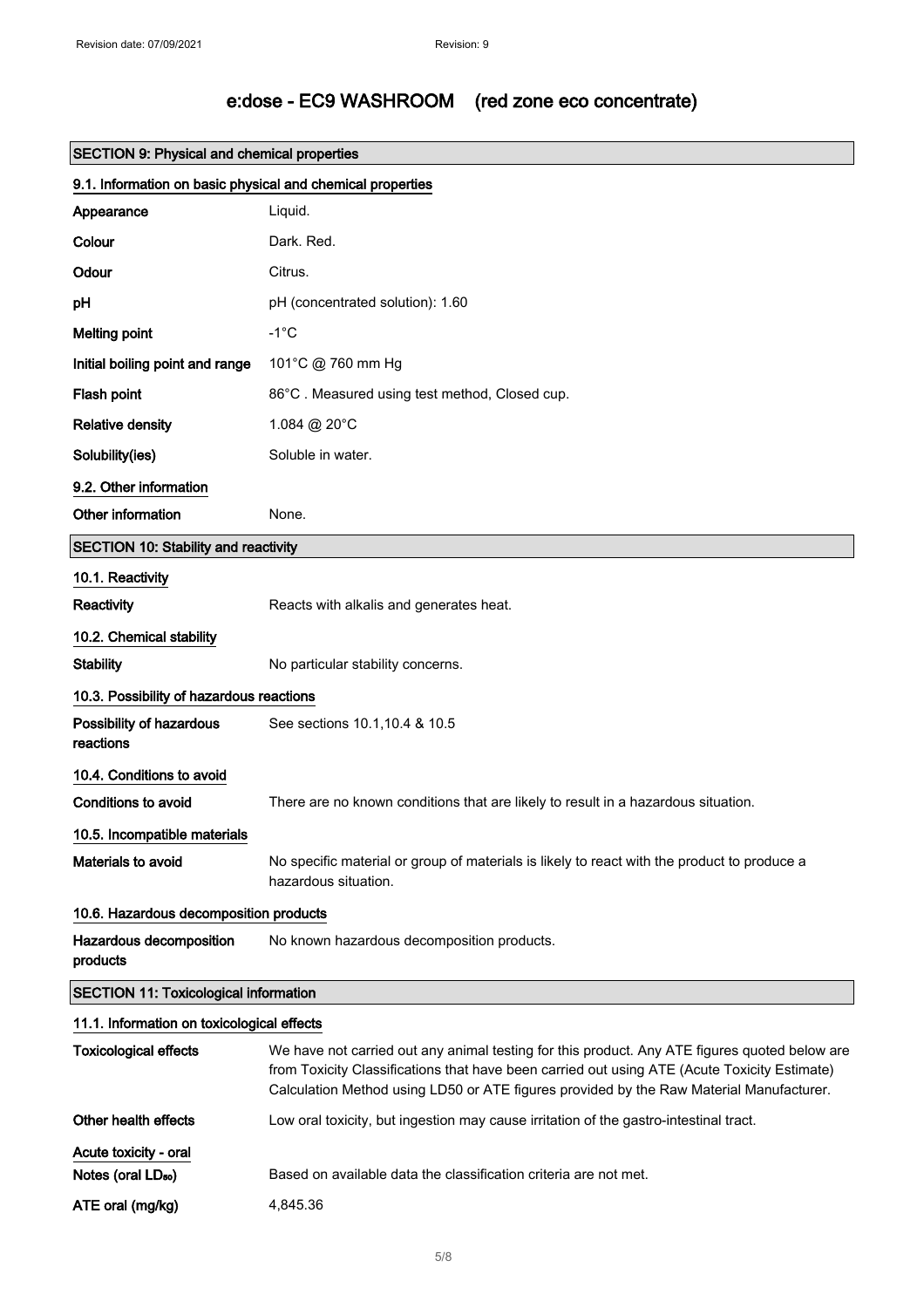| <b>SECTION 12: Ecological information</b>  |                                                                                                                                                                                                                                                                                              |
|--------------------------------------------|----------------------------------------------------------------------------------------------------------------------------------------------------------------------------------------------------------------------------------------------------------------------------------------------|
| Ecotoxicity                                | Very toxic to aquatic life. Harmful to aquatic life with long lasting effects.                                                                                                                                                                                                               |
| 12.1. Toxicity                             |                                                                                                                                                                                                                                                                                              |
| <b>Toxicity</b>                            | We have not carried out any Aquatic testing, therefore we have no Aquatic Toxicity Data<br>specifically for this product. The Aquatic Toxicity Data, where provided by the raw material<br>manufacturer for ingredients with aquatic toxicity, can be made available on request.             |
| 12.2. Persistence and degradability        |                                                                                                                                                                                                                                                                                              |
|                                            | Persistence and degradability The surfactant(s) contained in this product complies(comply) with the biodegradability criteria<br>as laid down in Regulation (EC) No. 648/2004 on detergents. and UK Regulation: SI 2020 No.<br>1617 "The Detergents (Amendment) (EU Exit) Regulations 2020". |
| 12.3. Bioaccumulative potential            |                                                                                                                                                                                                                                                                                              |
| <b>Bioaccumulative potential</b>           | The product does not contain any substances expected to be bioaccumulating.                                                                                                                                                                                                                  |
| 12.4. Mobility in soil                     |                                                                                                                                                                                                                                                                                              |
| <b>Mobility</b>                            | Not known.                                                                                                                                                                                                                                                                                   |
| 12.5. Results of PBT and vPvB assessment   |                                                                                                                                                                                                                                                                                              |
| Results of PBT and vPvB<br>assessment      | This product does not contain any substances classified as PBT or vPvB.                                                                                                                                                                                                                      |
| 12.6. Other adverse effects                |                                                                                                                                                                                                                                                                                              |
| Other adverse effects                      | Not known.                                                                                                                                                                                                                                                                                   |
| <b>SECTION 13: Disposal considerations</b> |                                                                                                                                                                                                                                                                                              |
| 13.1. Waste treatment methods              |                                                                                                                                                                                                                                                                                              |
| <b>Disposal methods</b>                    | Discharge used solutions to drain. Small amounts (less than 5 Litres) of unwanted product<br>may be flushed with water to sewer. Larger volumes must be sent for disposal as special<br>waste. Rinse out empty container with water and consign to normal waste.                             |
| <b>SECTION 14: Transport information</b>   |                                                                                                                                                                                                                                                                                              |
| General                                    | 1L As supplied, this product is consigned under the Limited Quantities provisions.                                                                                                                                                                                                           |
| 14.1. UN number                            |                                                                                                                                                                                                                                                                                              |
| UN No. (ADR/RID)                           | 1760                                                                                                                                                                                                                                                                                         |
| UN No. (IMDG)                              | 1760                                                                                                                                                                                                                                                                                         |
| UN No. (ICAO)                              | 1760                                                                                                                                                                                                                                                                                         |
| 14.2. UN proper shipping name              |                                                                                                                                                                                                                                                                                              |
| Proper shipping name<br>(ADR/RID)          | CORROSIVE LIQUID N.O.S. (citric acid, didecyl dimethyl ammonium chloride)                                                                                                                                                                                                                    |
|                                            | Proper shipping name (IMDG) CORROSIVE LIQUID N.O.S. (citric acid, didecyl dimethyl ammonium chloride)                                                                                                                                                                                        |
|                                            | Proper shipping name (ICAO) CORROSIVE LIQUID N.O.S. (citric acid, didecyl dimethyl ammonium chloride)                                                                                                                                                                                        |
| 14.3. Transport hazard class(es)           |                                                                                                                                                                                                                                                                                              |
| <b>ADR/RID class</b>                       | Class 8: Corrosive Substances.                                                                                                                                                                                                                                                               |
| <b>ADR/RID label</b>                       | 8                                                                                                                                                                                                                                                                                            |
|                                            |                                                                                                                                                                                                                                                                                              |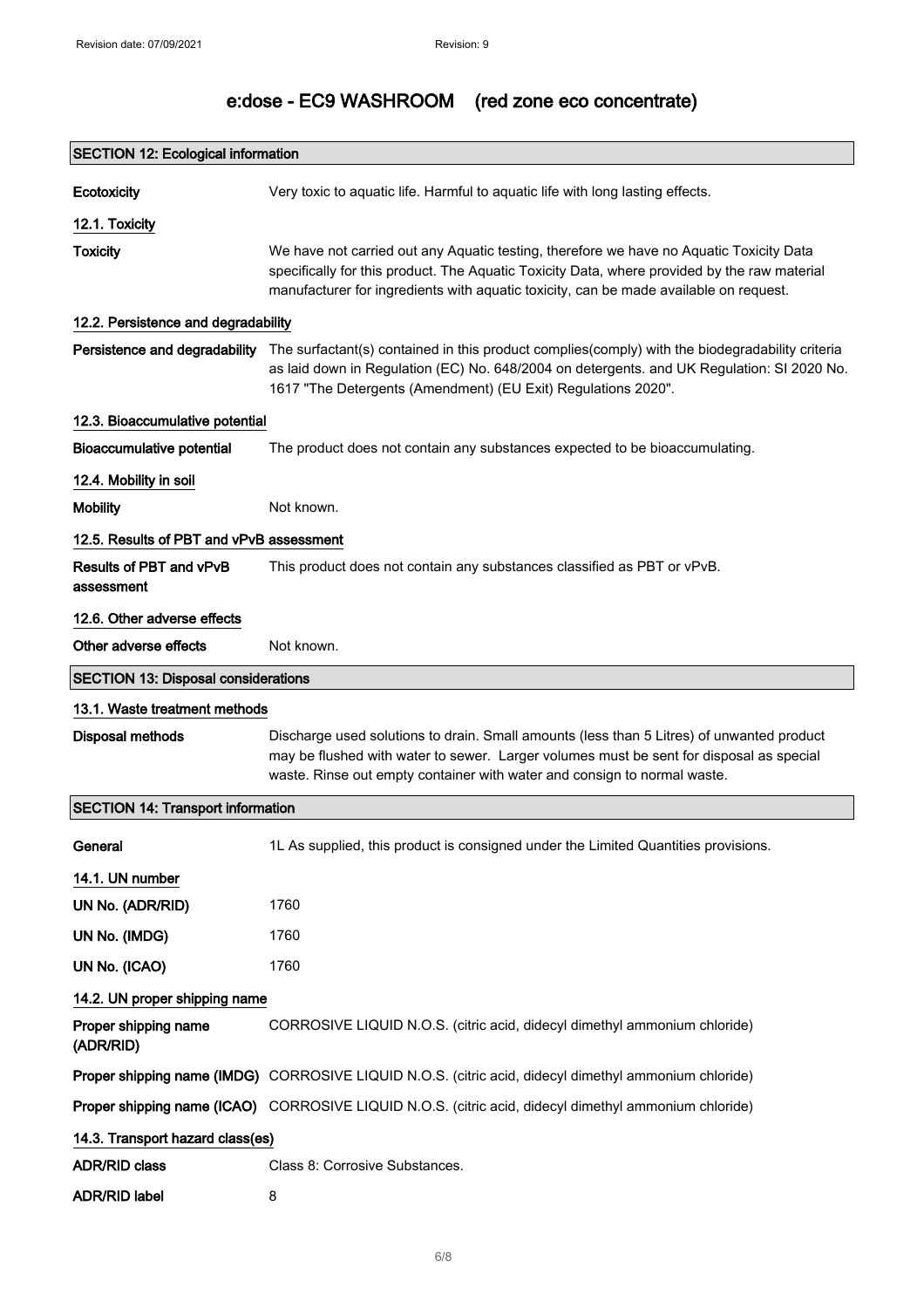| IMDG class | Class 8: Corrosive Substances. |
|------------|--------------------------------|
|            |                                |

ICAO class/division Class 8: Corrosive Substances.

### Transport labels



### 14.4. Packing group

| <b>ADR/RID packing group</b> | Ш |
|------------------------------|---|
| <b>IMDG packing group</b>    | Ш |
| ICAO packing group           | Ш |

### 14.5. Environmental hazards

Environmentally hazardous substance/marine pollutant

$$
\left\langle \begin{matrix} \downarrow \\ \downarrow \end{matrix} \right\rangle
$$

### 14.6. Special precautions for user

EmS F-A, S-B

Tunnel restriction code (E)

### 14.7. Transport in bulk according to Annex II of MARPOL and the IBC Code

**Transport in bulk according to** Not relevant. for a packaged product. Annex II of MARPOL 73/78 and the IBC Code

### SECTION 15: Regulatory information

### 15.1. Safety, health and environmental regulations/legislation specific for the substance or mixture

| EU legislation | Safety Data Sheet prepared in accordance with EU Regulation: "REACH Commission<br>Regulation (EU) No 2015/830 (which amends Regulation (EC) No 453/2010 & 1907/2006)."<br>and UK Regulation: "SI 2020 No. 1577 - The REACH etc. (Amendment etc.) (EU Exit)<br>Regulations 2020.".                                                            |
|----------------|----------------------------------------------------------------------------------------------------------------------------------------------------------------------------------------------------------------------------------------------------------------------------------------------------------------------------------------------|
|                | The product is as classified under - EU GHS: CLP - "Regulation (EC) No 1272/2008<br>classification, labelling & packaging of substances & mixtures." and UK GHS: "SI 2020 No.<br>1567 - The Chemicals (Health and Safety) and Genetically Modified Organisms (Contained<br>Use) (Amendment etc.) (EU Exit) Regulations 2020.".               |
|                | Ingredients are listed with classification under - EU GHS: CLP - "Regulation (EC) No<br>1272/2008 classification, labelling & packaging of substances & mixtures." and UK GHS: "SI<br>2020 No. 1567 - The Chemicals (Health and Safety) and Genetically Modified Organisms<br>(Contained Use) (Amendment etc.) (EU Exit) Regulations 2020.". |

### 15.2. Chemical safety assessment

No chemical safety assessment has been carried out as not applicable as this product is a mixture.

### SECTION 16: Other information